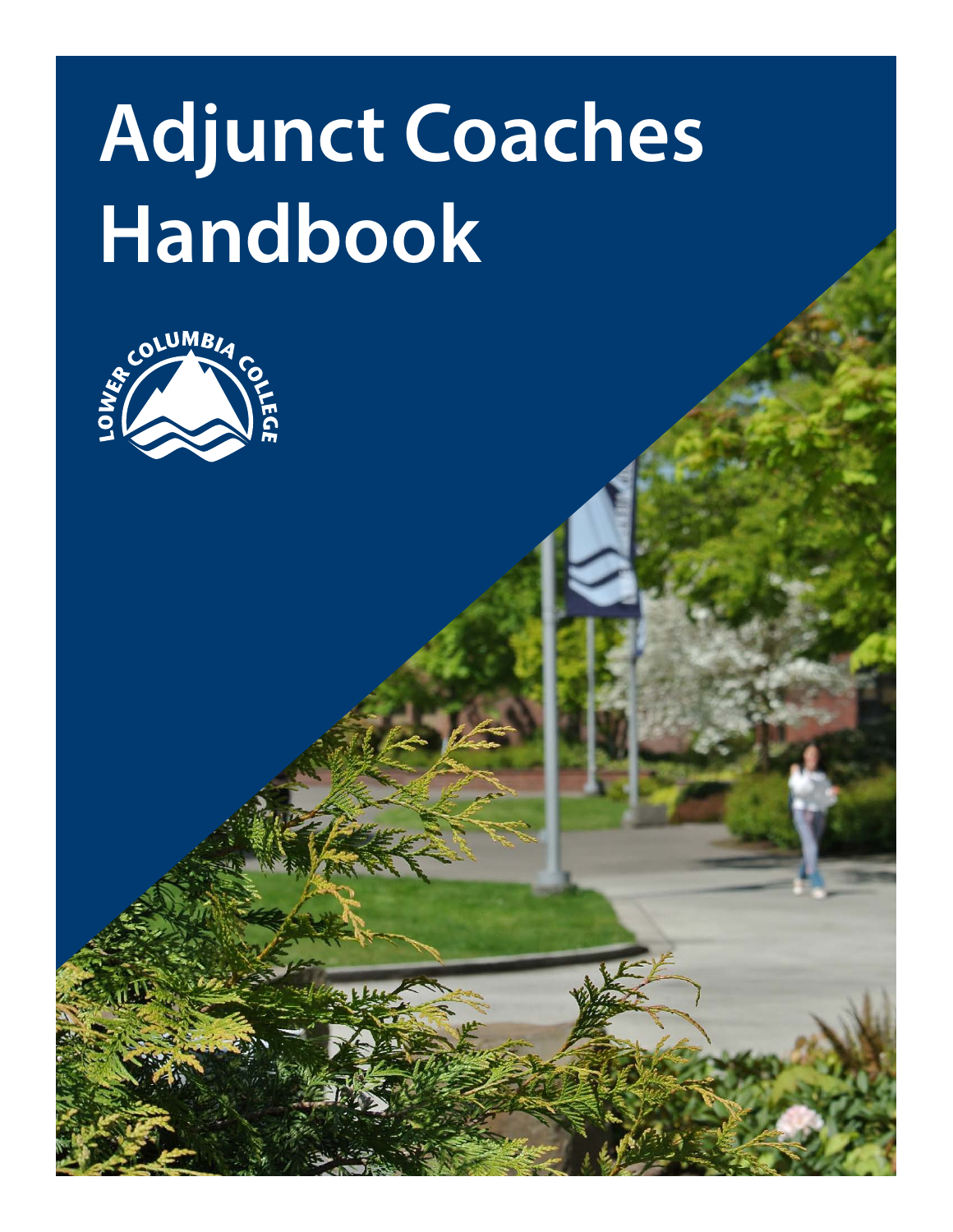# **Table of Contents**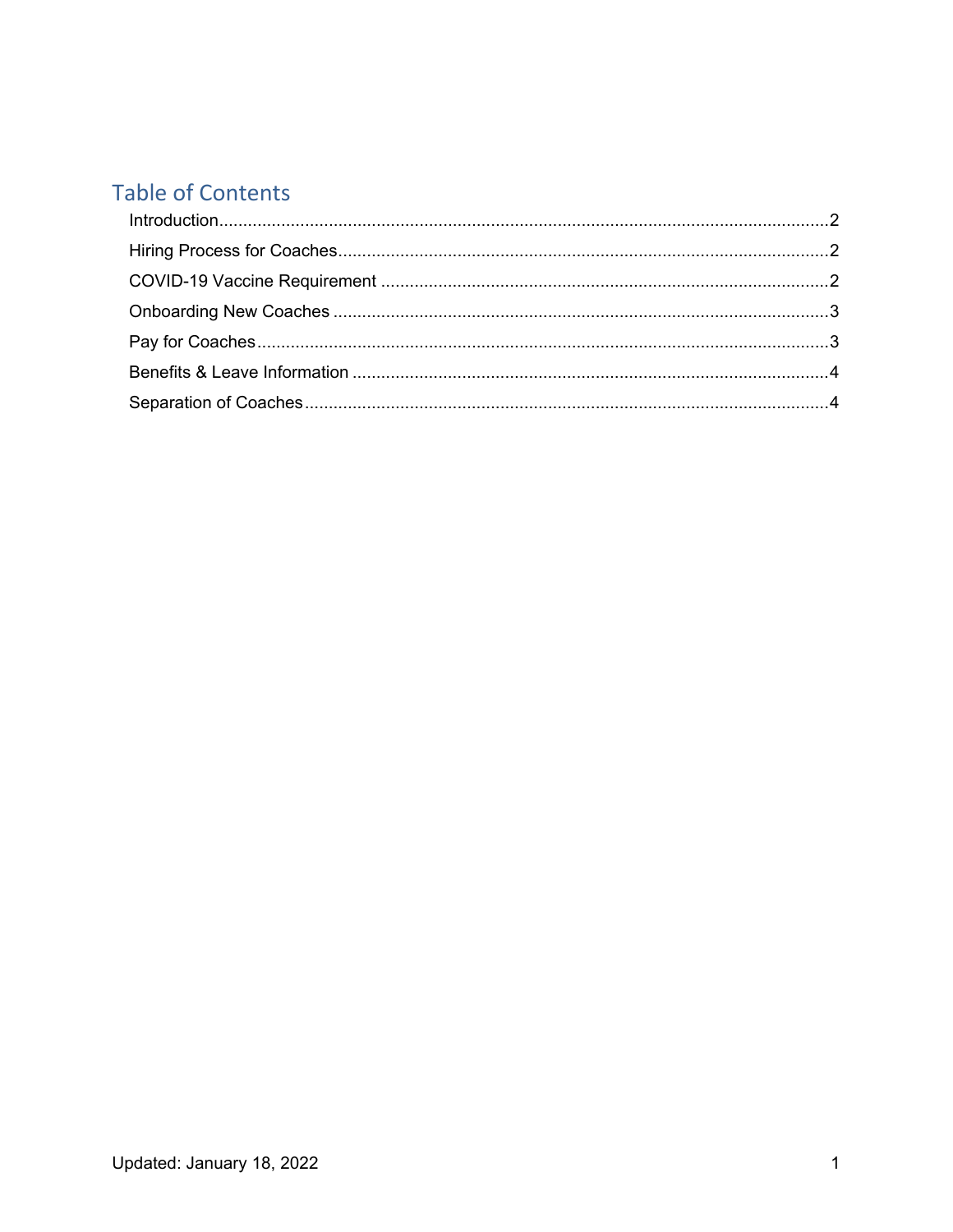#### <span id="page-2-0"></span>**Introduction**

This handbook applies to Lower Columbia College's part-time coaches (Head and Assistant Coaches), who are classified as adjunct employees under the Faculty CBA. This handbook does not apply to the Head Coaches whose coaching duties are part of their full-time LCC position. Policies and procedures in this handbook may be amended at any time.

#### <span id="page-2-1"></span>Hiring Process for Coaches

Upon request, HR may post for adjunct coaches. If we recruit openly for a position, Athletics will have access to candidates' applications as they apply in NEOGOV. Athletics is responsible for communicating with candidates, interviewing, and making a hiring selection. When there is not an external posting for a new coach and a coach has been identified, the candidate must apply to the general adjunct posting located on our [LCC jobs page.](https://www.schooljobs.com/careers/lowercolumbia)

The Head Coach/Athletic Director or designee shall notify Human Resources about the new coach so we can conduct a background check after they've completed their application in NEOGOV. The candidate must pass the background screening and also complete a sexual misconduct declaration form in accordance with RCW 28B.112.080 BEFORE an offer or hire is made. Coaches may not start work before these steps have been completed and HR has approved them to start working.

If we are hiring a current LCC employee as a new coach, the Head Coach/Athletic Director or designee needs to notify Human Resources. Additionally, if the new coach was in a part-time hourly (PTH) position or non-permanent classified position prior to hire in the new role, they must separate from the PTH or non-permanent position. Employees cannot be in a PTH or nonpermanent position and adjunct position simultaneously. We may approve part-time hourly or non-permanent positions in the adjunct coach's off season.

#### <span id="page-2-2"></span>COVID-19 Vaccine Requirement

Per Proclamation 21-14.1, college employees must be fully vaccinated against COVID-19 or have an approved medical and/or religious exemption with approved accommodations. Fully vaccinated is two weeks post the second dose of the two-dose series of Moderna or Pfizer or two weeks post the single dose of J&J/Janssen vaccine.

HR will include information about the vaccine requirement in the adjunct posting if we are openly recruiting. When you go to offer the position to the applicant, you will need to indicate the vaccine requirement. You can use language such as the following in your conditional offer: *We are excited to offer you the adjunct coach position with LCC contingent upon you having fully vaccinated status prior to coaching with us.*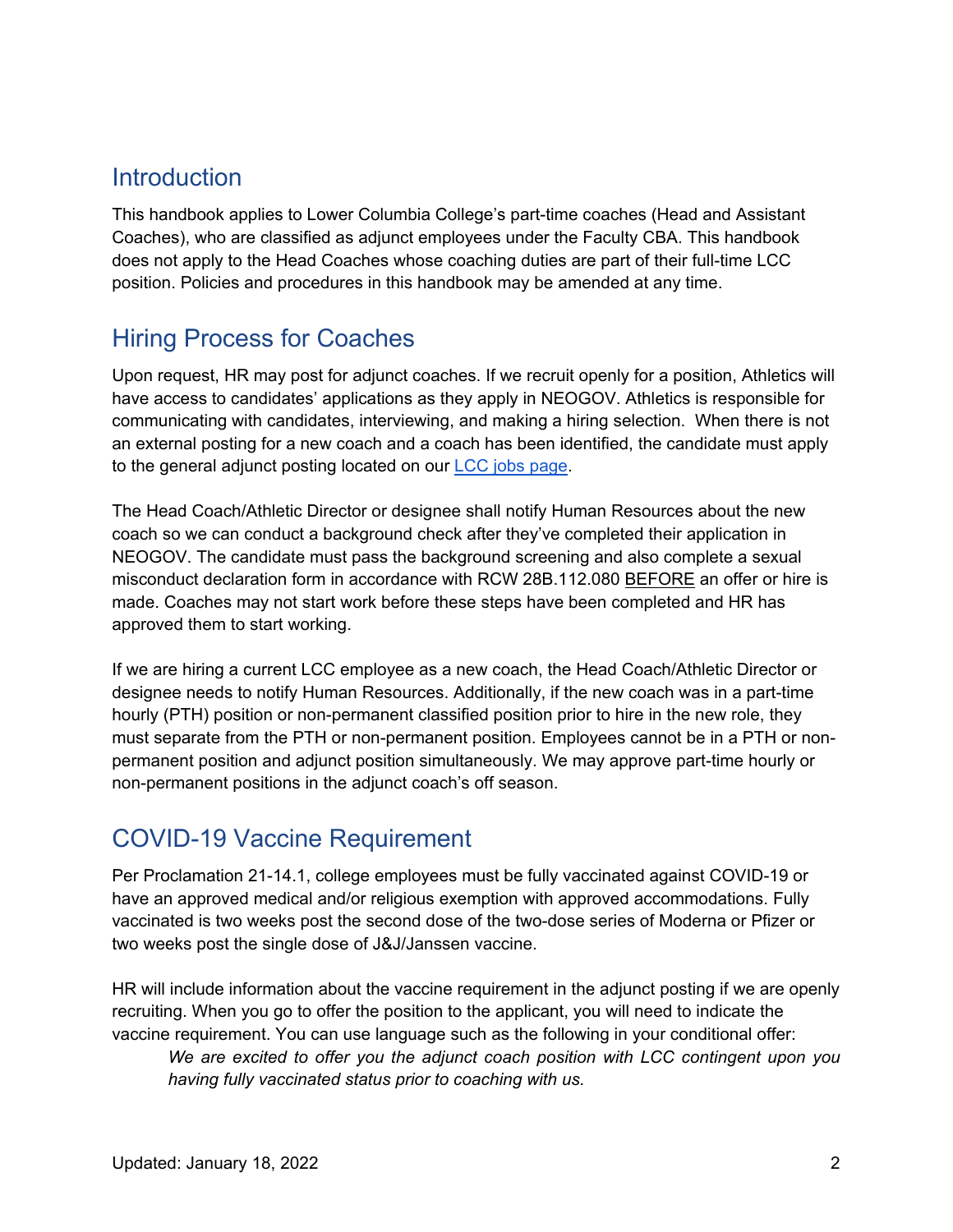After the offer is made, if the applicant indicates they are fully vaccinated, let them know that they will verify their vaccination status at their new employee orientation with HR. If they indicate they are not vaccinated, but they will start the vaccination process, it may be that they are unable to start work with LCC for over six weeks depending on when they get their first dose and which vaccine they choose, which may not align with the sport season for the particular coaching position.

If the applicant indicates that they would like more information about medical/religious exemptions, please refer them to HR at [hr@lowercolumbia.edu.](mailto:hr@lowercolumbia.edu) We can start the interactive accommodation process with them. Be thinking about the duties of the position and if we may be able to accommodate them or not. We will not make a determination until we receive the information we need from them, but it's helpful to already start brainstorming potential accommodations. HR will guide supervisors and applicants through the accommodation process.

### <span id="page-3-0"></span>Onboarding New Coaches

Following the completion of application materials, forms, and the background check, HR will reach out to the new hire to set up a brief new employee orientation. The new employee orientation will cover new hire paperwork, LCC policies and procedures, leave and retirement information, and information about logging into ctcLink and setting up their employee email. HR will also verify vaccination status at the new hire orientation. New hire paperwork must be completed on the employee's first working day. The new coaches are responsible for providing sufficient I-9 documentation such as passport or photo ID and a social security card within three days of their start date in the coaching position.

The employee ID for ctcLink and e-mail will be provided to the employee within 1-3 days of their new employee orientation with HR. HR will provide instructions on how to set up their account.

In ctcLink, coaches are set up as part-time faculty. The Office of Instruction will provide HR with the budget information for job setup in ctcLink.

Coaches will receive a list of required trainings located in Canvas and EverFi. The trainings will be assigned within a month of the hire date and need to be completed within 90 days from the date assigned except for the Right to Understand safety course, which will need to be completed in 30 days. All of this information is discussed during the new employee orientation and shared again when accounts are set up in Canvas and EverFi.

# <span id="page-3-1"></span>Pay for Coaches

Coaches are exempt from FLSA and the Washington Minimum Wage Act (WMA) through the teaching exemption. Coaches will be paid by special contract in the Faculty Center (ctcLink). Pay will be established in accordance with 901.F(13). The Head Coach stipend is \$10,000 per season. The Assistant Coach stipend is \$4,000 per season. The salary will be updated annually with any legislatively approved Cost-of-Living-Allowance.